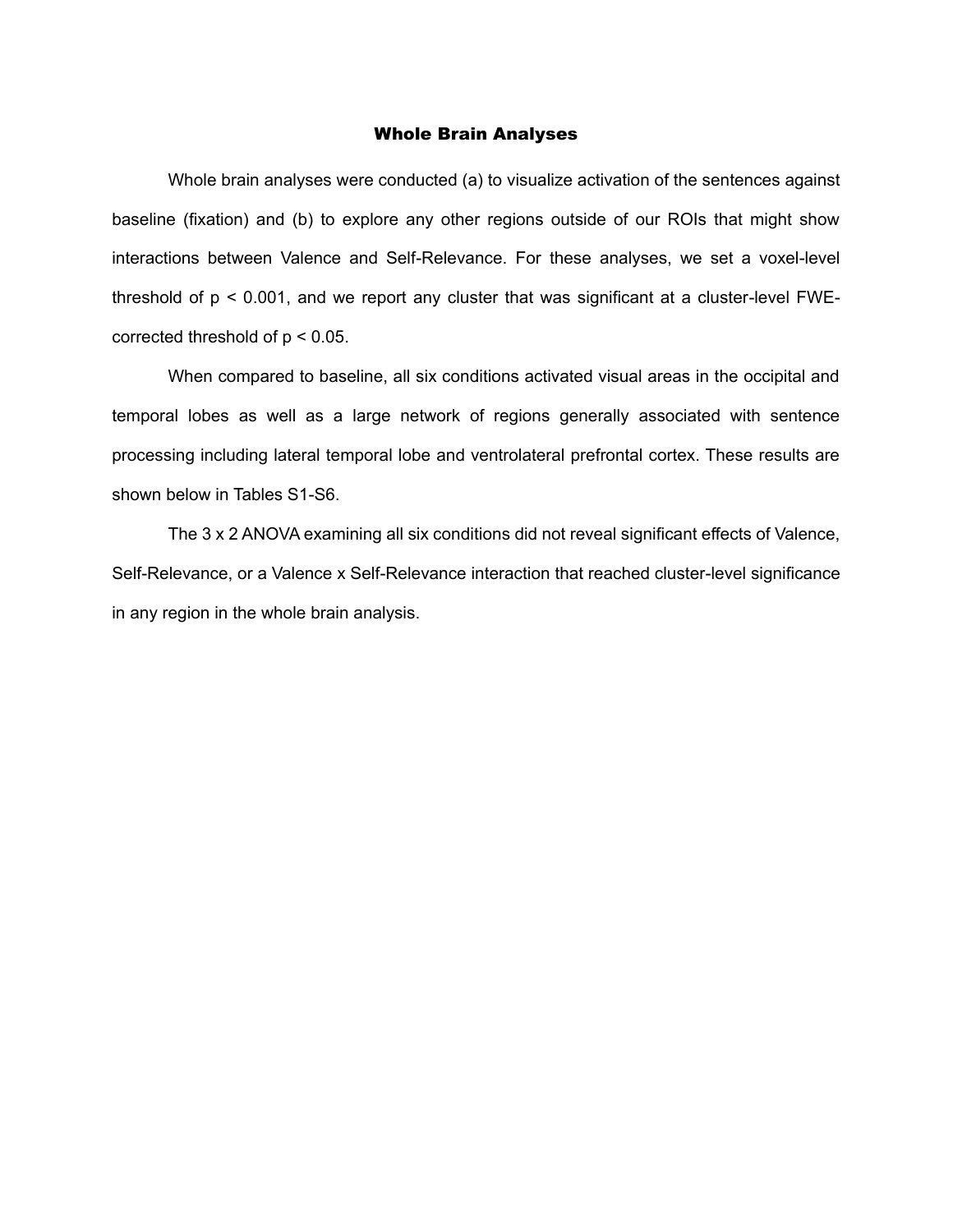| Region                                     | R/L | Peak<br>voxel p-<br>value | $Z-$<br>score | MNI $(x, y, z)$ | <b>Cluster</b><br>level p-<br>value<br>(FWE) |  |
|--------------------------------------------|-----|---------------------------|---------------|-----------------|----------------------------------------------|--|
| Supplementary motor area                   | --  | 0.0006                    | 5.82          | 0, 10, 58       | $p(FWE)$ <<br>0.0001,<br>$k = 565$           |  |
| Inferior frontal gyrus (pars triangularis) | L   | 0.0301                    | 4.89          | $-50, 24, 4$    | $p(FWE)$ <                                   |  |
| Middle temporal cortex (anterior)          | L   | 0.0011                    | 5.67          | $-52, 4, -20$   | 0.0001,                                      |  |
| Middle temporal cortex (pole)              | L   | 0.0745                    | 4.65          | $-40, 18, -32$  | $k = 4426$                                   |  |
| Precentral gyrus                           | L   | 0.0039                    | 5.39          | $-38, 0, 50$    | $p(FWE) =$<br>0.0001,<br>$k = 860$           |  |
| Occipital cortex (calcarine)               | R   | 0.0515                    | 4.75          | 18, -66, 10     | $p(FWE)$ <<br>0.0001,<br>$k = 1890$          |  |

**Table S1: Other-Neutral versus Fixation (whole brain)**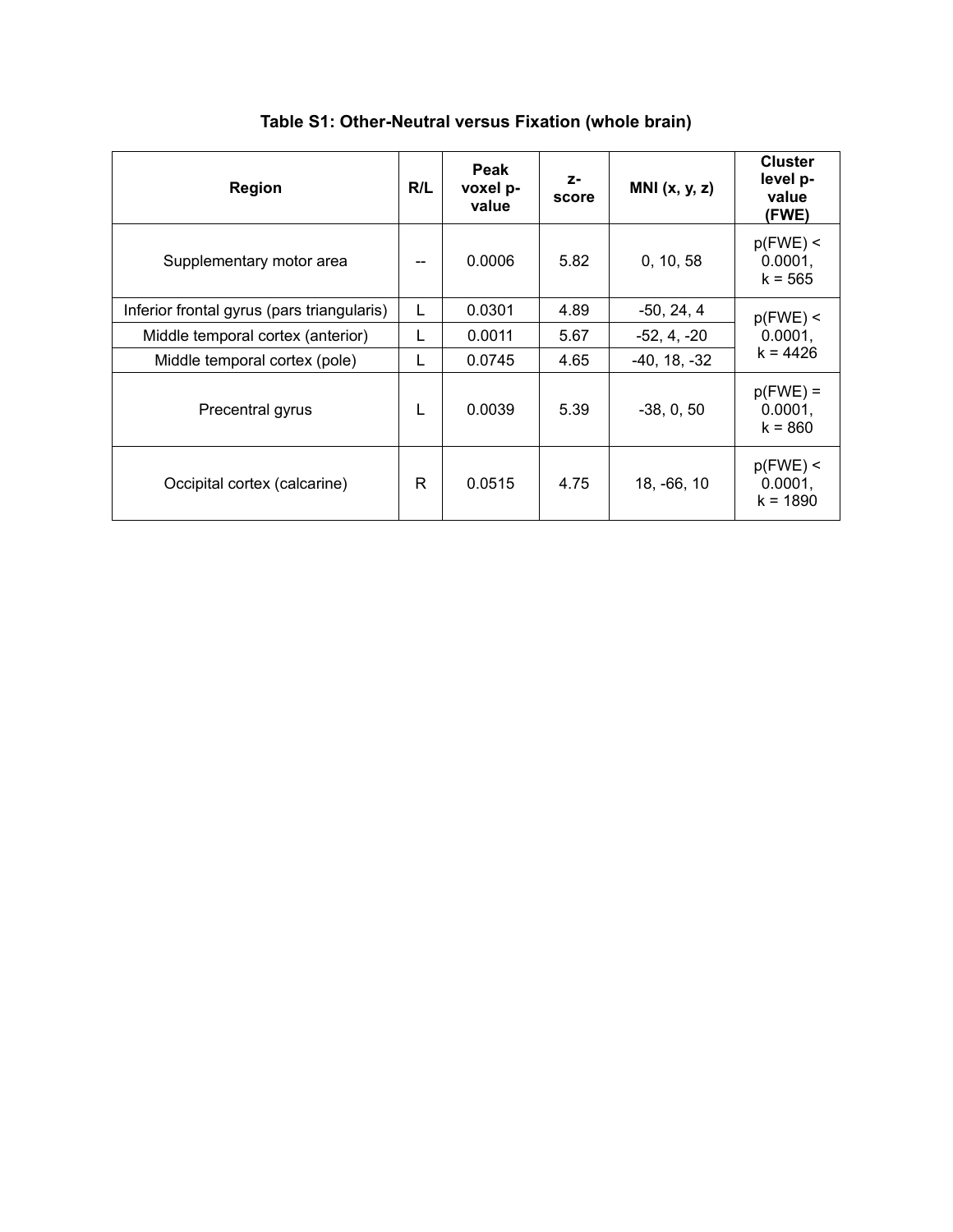| <b>Region</b>                              | R/L | Peak voxel<br>p-value | z-score | MNI $(x, y, z)$ | <b>Cluster level</b><br>p-value<br>(FWE) |
|--------------------------------------------|-----|-----------------------|---------|-----------------|------------------------------------------|
| Inferior frontal gyrus (pars triangularis) | L   | 0.0540                | 4.80    | $-54, 22, 6$    | $p$ (FWE) <                              |
| Middle temporal cortex (anterior)          | L   | 0.0001                | 6.21    | $-54, -4, -16$  | 0.0001,<br>$k = 4370$                    |
| Occipital cortex (lingual)                 | L   | 0.0161                | 5.11    | $-14, -30, -4$  | $p$ (FWE) =<br>0.0437,<br>$k = 228$      |
| Supplementary motor area                   | L   | 0.0165                | 5.11    | $-4, 12, 56$    | $p$ (FWE) =<br>0.0009,<br>$k = 516$      |
| Occipital cortex (lateral)                 | L   | 0.0324                | 4.94    | $-16, -94, -8$  | $p$ (FWE) <<br>0.0001,<br>$k = 4675$     |
| Precentral gyrus                           | L   | 0.0771                | 4.71    | $-38, -2, 54$   | $p$ (FWE) <<br>0.0001,<br>$k = 969$      |
| Middle temporal cortex (pole)              | R   | 0.0813                | 4.69    | $56, 6, -16$    | $p$ (FWE) <<br>0.0001,<br>$k = 773$      |

**Table S2: Other-Positive versus Fixation (whole brain)**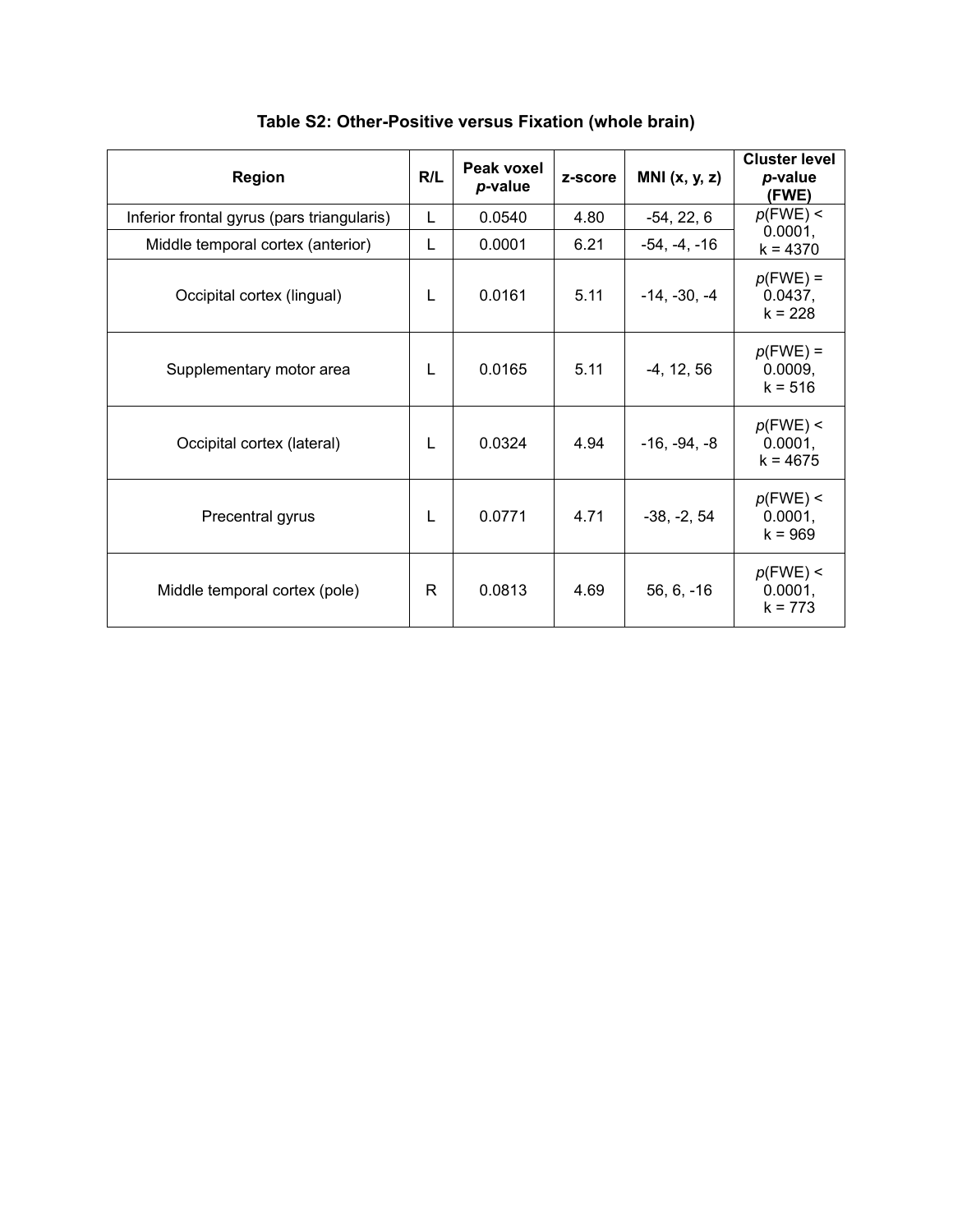| <b>Region</b>                              | R/L          | Peak voxel<br>p-value | $Z-$<br>score | MNI $(x, y, z)$ | <b>Cluster</b><br>level p-<br>value<br>(FWE) |
|--------------------------------------------|--------------|-----------------------|---------------|-----------------|----------------------------------------------|
| Inferior frontal gyrus (pars opercularis)  | L            | 0.0113                | 5.09          | $-56, 18, 18$   |                                              |
| Inferior frontal gyrus (pars triangularis) | L            | 0.0090                | 5.14          | $-58, 20, 24$   |                                              |
| Inferior frontal gyrus (pars orbitalis)    | L            | 0.0038                | 5.34          | $-46, 24, -6$   | $p$ (FWE) <                                  |
| Superior temporal cortex (pole)            | L            | 0.0161                | 5.00          | $-46, 8, -22$   | 0.0001,<br>$k = 5760$                        |
| Middle temporal cortex (posterior)         | $\mathbf{L}$ | 0.0639                | 4.64          | $-56, -48, 14$  |                                              |
| Middle temporal cortex (anterior)          | L            | 0.0003                | 5.89          | $-54, -26, -4$  |                                              |
| Middle temporal cortex (anterior)          | R            | 0.0449                | 4.73          | $62, 0, -16$    | $p$ (FWE) <<br>0.0001,<br>$k = 1906$         |
| Middle temporal cortex (pole)              | R            | 0.0186                | 4.96          | 44, 18, -30     |                                              |
| Supplementary motor area                   | L            | 0.0782                | 4.58          | $-2, 10, 62$    | $p$ (FWE) =                                  |
| Superior frontal cortex (medial)           | L            | 0.0328                | 4.82          | $-8, 60, 42$    | 0.0003,<br>$k = 921$                         |
| Precentral gyrus                           | L            | 0.0358                | 4.79          | $-38, -2, 56$   | $p$ (FWE) =<br>0.0008,<br>$k = 781$          |
| Occipital cortex (calcarine)               | R            | 0.0568                | 4.67          | $20, -90, -2$   | $p$ (FWE) <<br>0.0001,<br>$k = 2113$         |
| Occipital cortex (lateral)                 | L            | 0.0676                | 4.62          | $-34, -92, -4$  | $p$ (FWE) <<br>0.0001,<br>$k = 2481$         |

**Table S3: Other-Negative versus Fixation (whole brain)**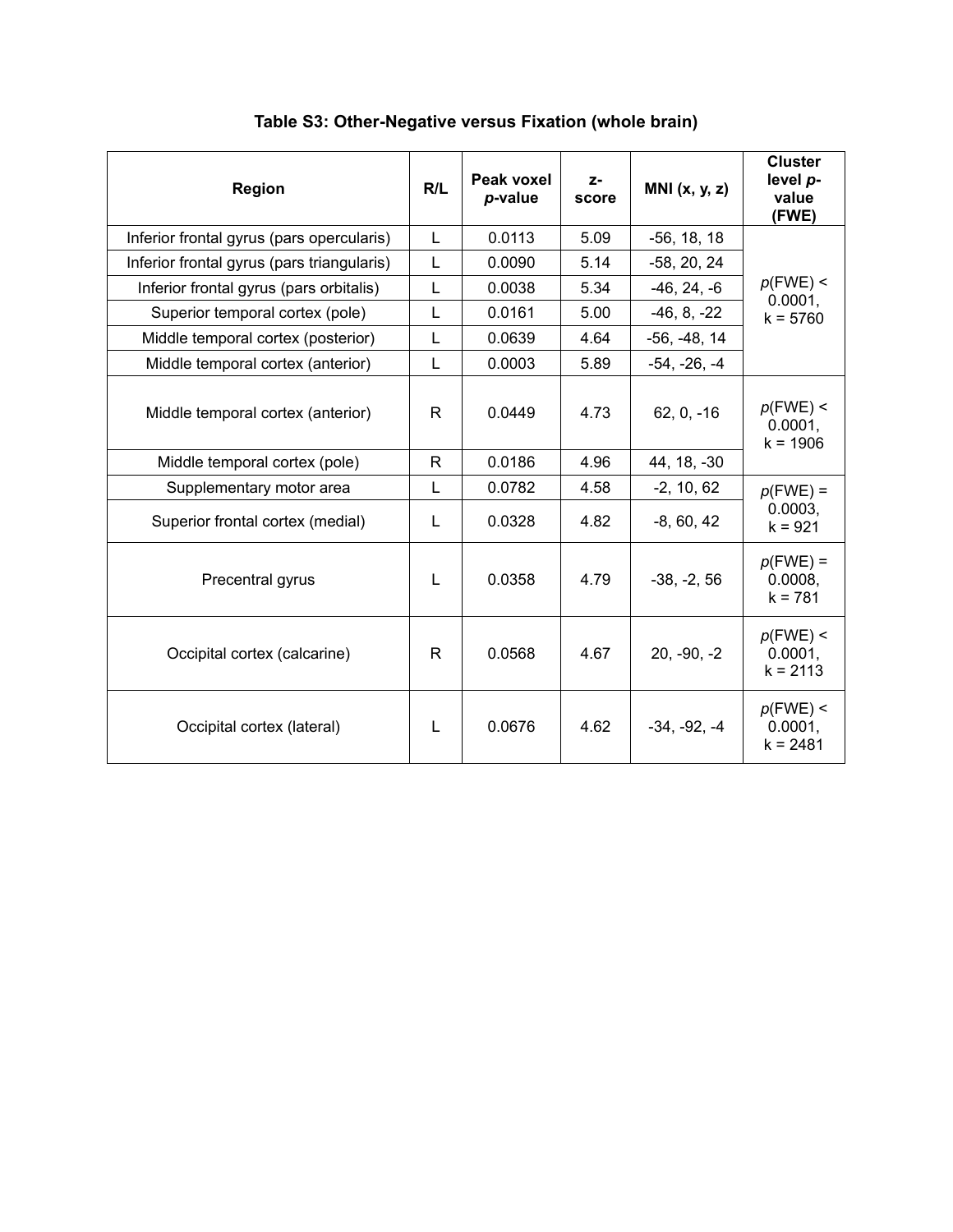| Region                                     | R/L | Peak<br>voxel p-<br>value | z-score | MNI $(x, y, z)$ | <b>Cluster</b><br>level p-<br>value<br>(FWE) |  |
|--------------------------------------------|-----|---------------------------|---------|-----------------|----------------------------------------------|--|
| Inferior frontal gyrus (pars opercularis)  |     | 0.0030                    | 5.49    | $-52, 18, 20$   |                                              |  |
| Inferior frontal gyrus (pars triangularis) | L   | 0.0098                    | 5.22    | $-54, 22, 2$    | $p$ (FWE) <<br>0.0001,<br>k = 4967           |  |
| Inferior frontal gyrus (pars orbitalis)    | L   | 0.0207                    | 5.04    | $-48, 24, -8$   |                                              |  |
| Middle temporal cortex (posterior)         | L   | 0.0459                    | 4.83    | $-56, -44, 4$   |                                              |  |
| Middle temporal cortex (anterior)          | L   | 0.0003                    | 5.94    | $-54, -4, -16$  |                                              |  |
| Precentral gyrus                           | L   | 0.0129                    | 5.15    | $-38, 0, 50$    | $p$ (FWE) <<br>0.0001,<br>$k = 1104$         |  |
| Occipital cortex (lingual)                 | L   | 0.0553                    | 4.78    | $-20, -88, -14$ | $p$ (FWE) <                                  |  |
| Occipital cortex (lateral)                 | L   | 0.0217                    | 5.03    | $-24, -104, -2$ | 0.0001,<br>$k = 2460$                        |  |
| Occipital cortex (calcarine)               | R   | 0.0852                    | 4.67    | $20, -90, -2$   | $p$ (FWE) <                                  |  |
| Occipital cortex (lateral)                 | R.  | 0.0251                    | 4.99    | $40, -86, -8$   | 0.0001,<br>k = 1876                          |  |
| Superior frontal cortex (lateral)          | L   | 0.0547                    | 4.79    | $-14, 32, 64$   | $p$ (FWE) =<br>0.0028,<br>$k = 444$          |  |

**Table S4: Self-Neutral versus Fixation (whole brain)**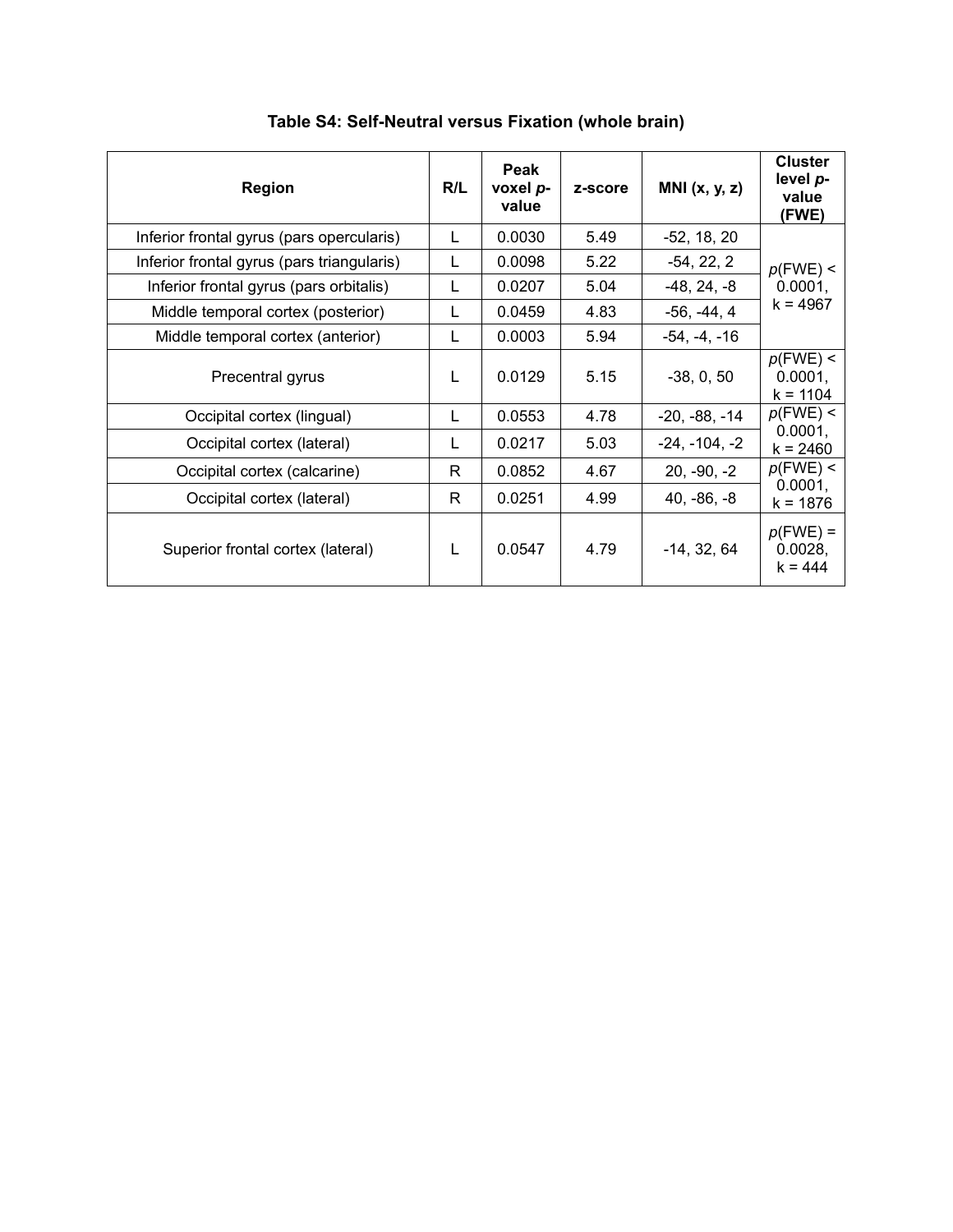| <b>Region</b>                              | R/L | Peak<br>voxel p-<br>value | $Z-$<br>score | MNI $(x, y, z)$ | Cluster level p-<br>value (FWE)      |  |
|--------------------------------------------|-----|---------------------------|---------------|-----------------|--------------------------------------|--|
| Inferior frontal gyrus (pars triangularis) | L   | 0.0228                    | 4.98          | $-52, 22, 0$    |                                      |  |
| Inferior frontal gyrus (pars orbitalis)    | L   | 0.0192                    | 5.02          | $-50, 24, -4$   | $p$ (FWE) <                          |  |
| Superior temporal cortex (pole)            | L   | 0.0728                    | 4.67          | $-44, 10, -22$  | 0.0001,                              |  |
| Middle temporal cortex (posterior)         | L   | 0.0031                    | 5.45          | $-54, -30, -2$  | $k = 5426$                           |  |
| Middle temporal cortex (anterior)          | L   | 0.0022                    | 5.53          | $-52, -4, -18$  |                                      |  |
| Precentral gyrus                           | L   | 0.0026                    | 5.49          | $-44, -16, 62$  | $p$ (FWE) <<br>0.0001,<br>$k = 1442$ |  |
| Supplementary motor area                   | R   | 0.0158                    | 5.07          | 2, 10, 60       | $p$ (FWE) <                          |  |
| Superior frontal cortex (medial)           | L   | 0.0331                    | 4.88          | $-6, 64, 28$    | 0.0001,<br>$k = 1091$                |  |
| Occipital cortex (calcarine)               | R   | 0.0323                    | 4.89          | 18, -90, 2      | $p$ (FWE) <                          |  |
| Occipital cortex (lingual)                 | L   | 0.0694                    | 4.69          | $-20, -90, -14$ | 0.0001,<br>$k = 5228$                |  |
| Occipital cortex (lateral)                 | R   | 0.0608                    | 4.72          | $40, -86, -8$   |                                      |  |
| Superior temporal cortex (pole)            | R   | 0.0696                    | 4.69          | 42, 12, -24     | $p$ (FWE) <<br>0.0001,<br>$k = 1028$ |  |

**Table S5: Self-Positive versus Fixation (whole brain)**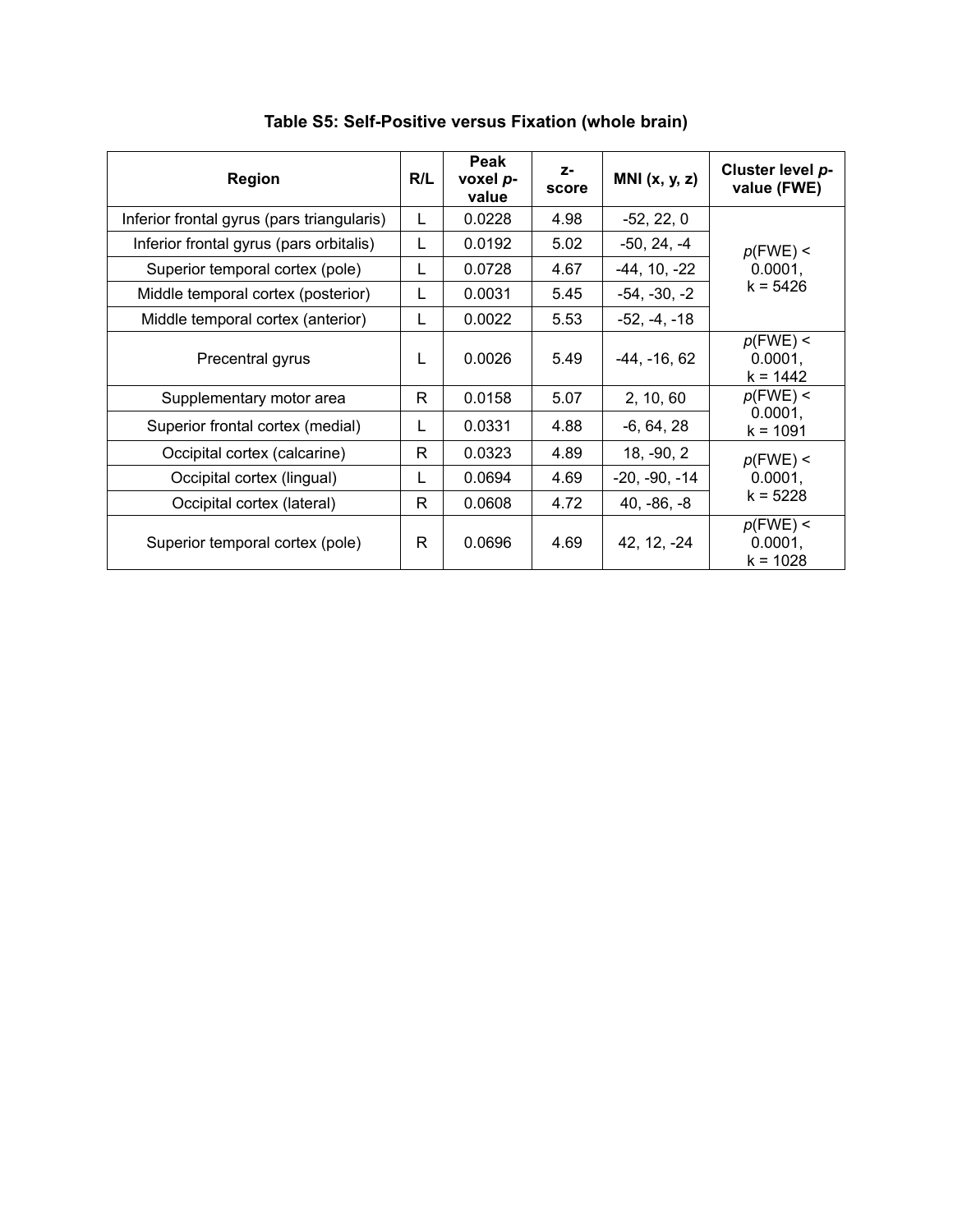| <b>Region</b>                             | R/L | Peak voxel<br>p-value | $Z-$<br>score | MNI $(x, y, z)$ | <b>Cluster</b><br>level p-<br>value<br>(FWE) |
|-------------------------------------------|-----|-----------------------|---------------|-----------------|----------------------------------------------|
| Inferior frontal gyrus (pars opercularis) | L   | 0.0938                | 4.64          | $-50, 18, 20$   |                                              |
| Inferior frontal gyrus (pars orbitalis)   | L   | 0.0025                | 5.54          | $-46, 24, -4$   |                                              |
| Superior temporal cortex (pole)           | L   | 0.0846                | 4.67          | $-46, 24, -14$  | $p$ (FWE) <<br>0.0001,                       |
| Middle temporal cortex (anterior)         | L   | 0.0000                | 6.78          | $-52, -8, -18$  | $k = 5855$                                   |
| Middle temporal cortex (pole)             | L   | 0.0022                | 5.57          | $-44, 12, -30$  |                                              |
| Inferior temporal cortex (anterior)       | L   | 0.0796                | 4.68          | $-44, -8, -30$  |                                              |
| Precentral gyrus                          | L   | 0.0002                | 5.97          | $-40, 0, 58$    | $p$ (FWE) <<br>0.0001,<br>$k = 929$          |
| Superior temporal cortex (pole)           | R.  | 0.0052                | 5.37          | 46, 12, -22     | $p$ (FWE) <                                  |
| Middle temporal cortex (anterior)         | R.  | 0.0007                | 5.79          | $54, 4, -18$    | 0.0001,                                      |
| Middle temporal cortex (pole)             | R   | 0.0756                | 4.70          | 48, 18, -34     | $k = 1419$                                   |
| Supplementary motor area                  | L   | 0.0223                | 5.02          | $-4, 10, 56$    | $p$ (FWE) <                                  |
| Superior frontal cortex (medial)          | L   | 0.0202                | 5.04          | $-10, 56, 46$   | 0.0001,<br>$k = 1419$                        |
| Occipital cortex (lingual)                | L   | 0.0349                | 4.91          | $-20, -90, -12$ | $p$ (FWE) <                                  |
| Occipital cortex (lateral)                | L   | 0.0226                | 5.02          | $-16, -96, -8$  | 0.0001,<br>$k = 2698$                        |
| Occipital cortex (calcarine)              | R   | 0.0817                | 4.68          | $20, -88, 0$    | $p$ (FWE) <                                  |
| Occipital cortex (lateral)                | R.  | 0.0312                | 4.93          | $42, -86, -8$   | 0.0001,<br>$k = 2117$                        |

**Table S6: Self-Negative versus Fixation (whole brain)**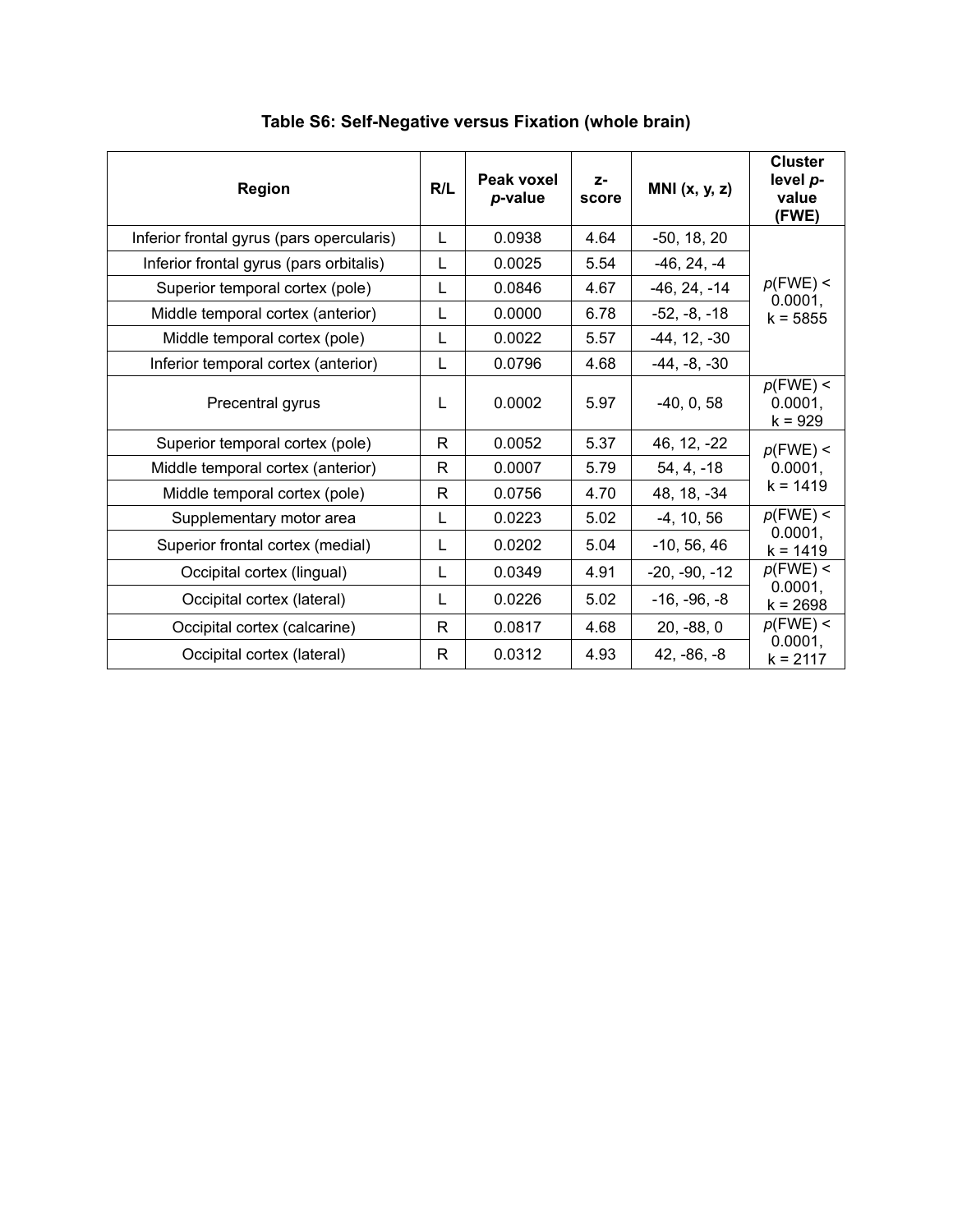| <b>Region</b>                     | R/L | Peak<br>voxel<br>p-value           | $Z-$<br>score | MNI $(x, y, z)$ | Cluster level p-value<br>(FWE) |
|-----------------------------------|-----|------------------------------------|---------------|-----------------|--------------------------------|
|                                   |     | Self Relevant Positive - Fixation  |               |                 |                                |
| Superior frontal cortex (lateral) | L   | 0.0266                             | 4.34          | $-10, 60, 38$   |                                |
| Supplementary motor area          | L   | 0.0487                             | 4.16          | $-8, 18, 68$    | $p(FWE)$ < 0.0001, k = 727     |
| Superior frontal cortex (medial)  | L   | 0.0036                             | 4.88          | $-6, 64, 28$    |                                |
|                                   |     | Self Relevant Neutral - Fixation   |               |                 |                                |
| Superior frontal cortex (lateral) | L   | 0.0059                             | 4.79          | $-14, 32, 64$   | $p(FWE) = 0.0003$ , k = 444    |
| Superior frontal cortex (medial)  | L   | 0.0187                             | 4.48          | $-10, 64, 26$   |                                |
|                                   |     | Self Relevant Negative - Fixation  |               |                 |                                |
| Superior frontal cortex (lateral) | L   | 0.0021                             | 5.04          | $-10, 56, 46$   |                                |
| Supplementary motor area          | L   | 0.0506                             | 4.18          | $-4, 18, 70$    | $p(FWE)$ < 0.0001, k = 970     |
| Superior frontal cortex (medial)  | L   | 0.0063                             | 4.77          | $-8, 60, 26$    |                                |
|                                   |     | Other Relevant Positive - Fixation |               |                 |                                |
| Supplementary motor area          | L   | 0.0122                             | 4.61          | $-8, 18, 66$    | $p(FWE) = 0.0165$ , k = 157    |
| Superior frontal cortex (lateral) | L   | 0.0202                             | 4.47          | $-12, 58, 42$   | $p(FWE) = 0.0359$ , k = 115    |
|                                   |     | Other Relevant Neutral - Fixation  |               |                 |                                |
| Superior frontal cortex (medial)  | L   | 0.0523                             | 4.11          | $-10, 64, 30$   | $p(FWE) = 0.0433$ , k = 123    |
|                                   |     | Other Relevant Negative - Fixation |               |                 |                                |
| Superior frontal cortex (lateral) | L   | 0.0857                             | 3.89          | $-12, 36, 62$   |                                |
| Supplementary motor area          | L   | 0.0111                             | 4.51          | $-8, 24, 70$    | $p(FWE) = 0.0006$ , k = 562    |
| Superior frontal cortex (medial)  | L   | 0.0035                             | 4.82          | $-8, 60, 42$    |                                |

**Table S7: Each Condition versus Fixation in the mPFC ROI**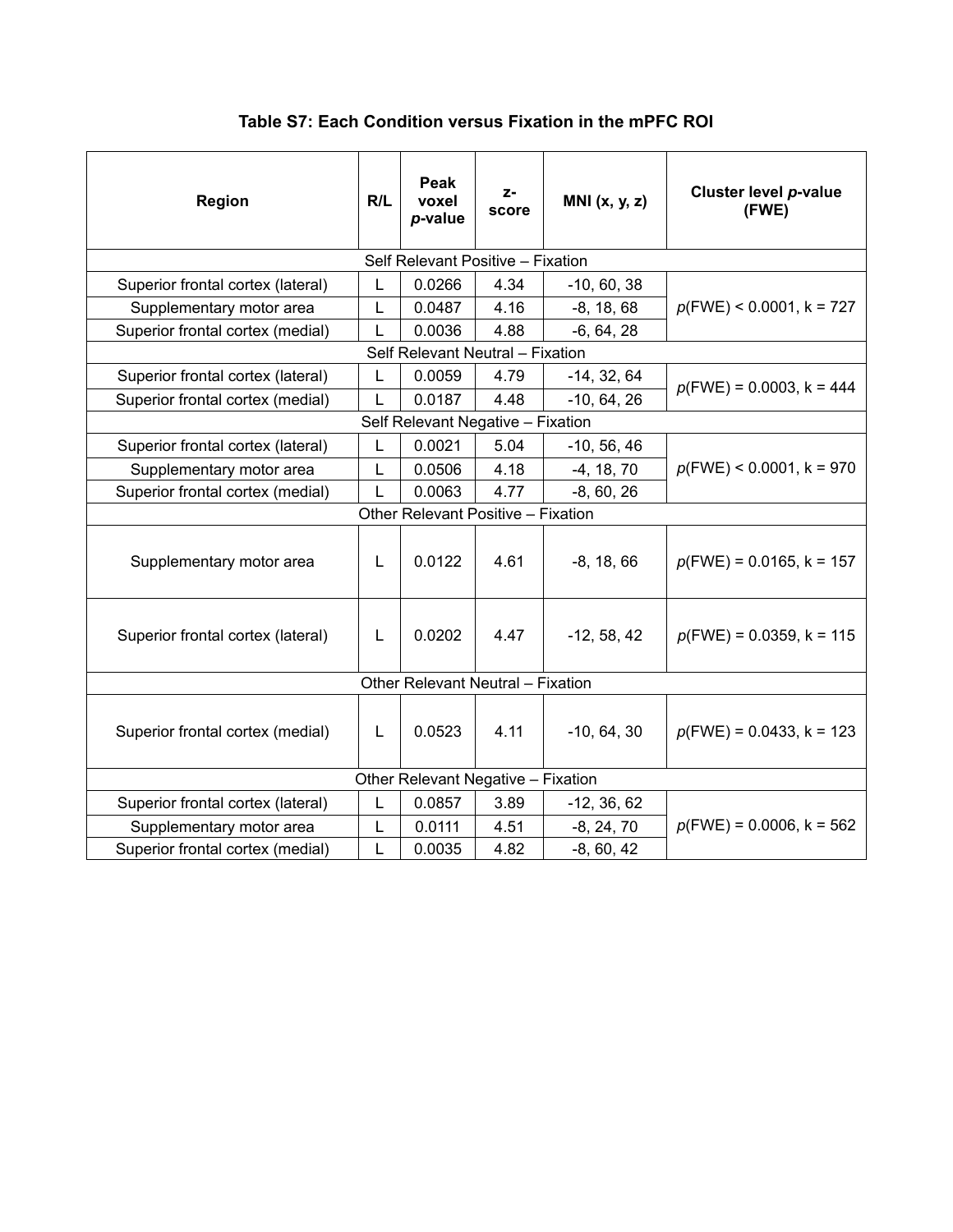|                                                                                                                            | <b>Other</b>                                                                                                                    |                                                                                                                             |                                                                                                                       | <b>Self</b>                                                                                                                  |                                                                                                                         |
|----------------------------------------------------------------------------------------------------------------------------|---------------------------------------------------------------------------------------------------------------------------------|-----------------------------------------------------------------------------------------------------------------------------|-----------------------------------------------------------------------------------------------------------------------|------------------------------------------------------------------------------------------------------------------------------|-------------------------------------------------------------------------------------------------------------------------|
| <b>Positive</b>                                                                                                            | <b>Neutral</b>                                                                                                                  | <b>Negative</b>                                                                                                             | <b>Positive</b>                                                                                                       | <b>Neutral</b>                                                                                                               | <b>Negative</b>                                                                                                         |
| A man knocks<br>on Sandra's<br>hotel room door.<br>She sees that he<br>has a gift in his<br>hand.                          | A man knocks<br>on Sandra's<br>hotel room door.<br>She sees that he<br>has a tray in his<br>hand.                               | A man knocks<br>on Sandra's<br>hotel room door.<br>She sees that he<br>has a gun in his<br>hand.                            | A man knocks<br>on your hotel<br>room door. You<br>see that he has<br>a gift in his<br>hand.                          | A man knocks<br>on your hotel<br>room door. You<br>see that he has<br>a tray in his<br>hand.                                 | A man knocks<br>on your hotel<br>room door. You<br>see that he has<br>a gun in his<br>hand.                             |
| Fletcher writes a<br>poem for a<br>class. His<br>friends think it's<br>a very beautiful<br>composition.                    | Fletcher writes a<br>poem for a<br>class. His<br>friends think it's<br>a very intricate<br>composition.                         | Fletcher writes a<br>poem for a<br>class. His<br>friends think it's<br>a very boring<br>composition.                        | You write a<br>poem for a<br>class. Your<br>friends think it's<br>a very beautiful<br>composition.                    | You write a<br>poem for a<br>class. Your<br>friends think it's<br>a very intricate<br>composition.                           | You write a<br>poem for a<br>class. Your<br>friends think it's<br>a very boring<br>composition.                         |
| Vince spends<br>time with<br>relatives over<br>the break. This<br>turns out to be a<br>wonderful<br>experience for<br>him. | Vince spends<br>time with<br>relatives over<br>the break. This<br>turns out to be a<br>characteristic<br>experience for<br>him. | Vince spends<br>time with<br>relatives over<br>the break. This<br>turns out to be a<br>disastrous<br>experience for<br>him. | You spend time<br>with relatives<br>over the break.<br>This turns out to<br>be a wonderful<br>experience for<br>you.  | You spend time<br>with relatives<br>over the break.<br>This turns out to<br>be a<br>characteristic<br>experience for<br>you. | You spend time<br>with relatives<br>over the break.<br>This turns out to<br>be a disastrous<br>experience for<br>you.   |
| After dinner,<br>Lydia is involved<br>in a discussion.<br>She makes a<br>few remarks that<br>impress her<br>friends.       | After dinner,<br>Lydia is involved<br>in a discussion.<br>She makes a<br>few remarks that<br>surprise her<br>friends.           | After dinner,<br>Lydia is involved<br>in a discussion.<br>She makes a<br>few remarks that<br>hurt her friends.              | After dinner, you<br>are involved in a<br>discussion. You<br>make a few<br>remarks that<br>impress your<br>friends.   | After dinner, you<br>are involved in a<br>discussion. You<br>make a few<br>remarks that<br>surprise your<br>friends.         | After dinner, you<br>are involved in a<br>discussion. You<br>make a few<br>remarks that<br>hurt your friends.           |
| Carmelo has<br>been in his<br>current job for<br>over a year. He<br>learns he is<br>getting a bonus<br>this December.      | Carmelo has<br>been in his<br>current job for<br>over a year. He<br>learns he is<br>getting a transfer<br>this December.        | Carmelo has<br>been in his<br>current job for<br>over a year. He<br>learns he is<br>getting a pay-cut<br>this December.     | You have been<br>in your current<br>job for over a<br>year. You learn<br>you are getting a<br>bonus this<br>December. | You have been<br>in your current<br>job for over a<br>year. You learn<br>you are getting a<br>transfer this<br>December.     | You have been<br>in your current<br>job for over a<br>year. You learn<br>you are getting a<br>pay-cut this<br>December. |

**Table 1:** *Examples of two-sentence scenarios in each of the six conditions.* The critical word is underlined (but did not appear underlined in the actual stimulus lists). 36 scenarios were followed by comprehension questions. For example, the scenario "Casper is/You are new on campus. His/Your classmates think he is/you are quite idiosyncratic/clever/dumb compared to others." was followed by the question "Did Casper/you go to this school last year?" with the correct answer being "no". Participants were instructed to a press a button corresponding to the index finger and middle finger for yes and no respectively before the question left the screen.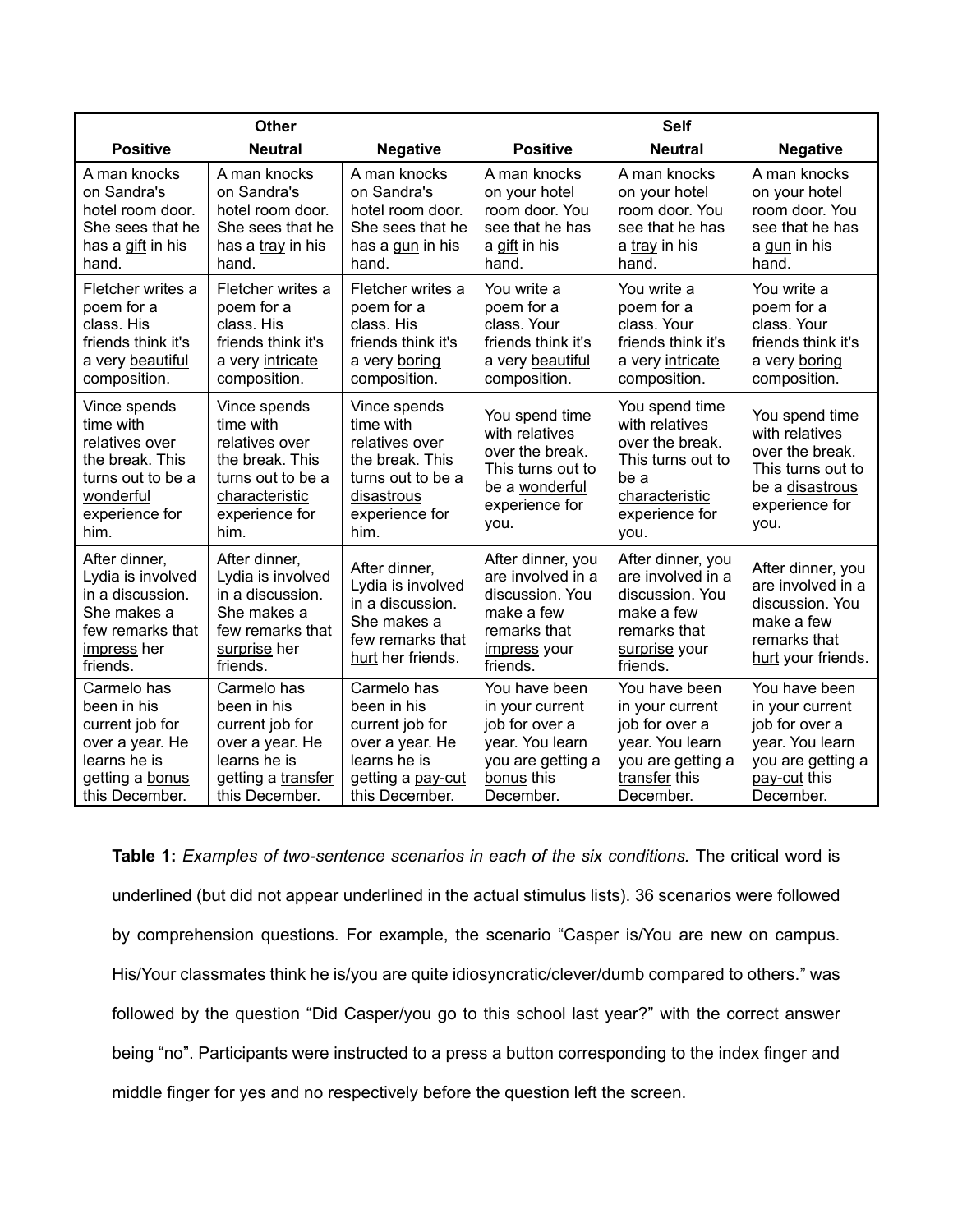|                |            | <b>Other</b>                                                                  | <b>Self</b> |            |            |            |
|----------------|------------|-------------------------------------------------------------------------------|-------------|------------|------------|------------|
|                | <b>POS</b> | <b>NEU</b>                                                                    | <b>NEG</b>  | <b>POS</b> | <b>NEU</b> | <b>NEG</b> |
| <b>Valence</b> |            | $5.41(0.51)$ $4.30(0.65)$ $2.30(0.61)$ $5.55(0.60)$ $4.35(0.70)$ $2.26(0.62)$ |             |            |            |            |
| Arousal        |            | $3.76(0.77)$ $3.34(0.79)$ $3.89(0.83)$ $4.05(0.83)$ $3.57(0.85)$ $4.04(0.85)$ |             |            |            |            |

**Table 2:** *Valence and arousal ratings of scenarios.* Scenarios were rated by online participants who did not participate in the MRI study. Valence was rated on a scale of 1 (most negative) to 7 (most positive) with 4 as neutral. Arousal was rated on a scale of 1 (least arousing) to 7 (most arousing). Means are presented with standard deviations (across scenarios) in parentheses.